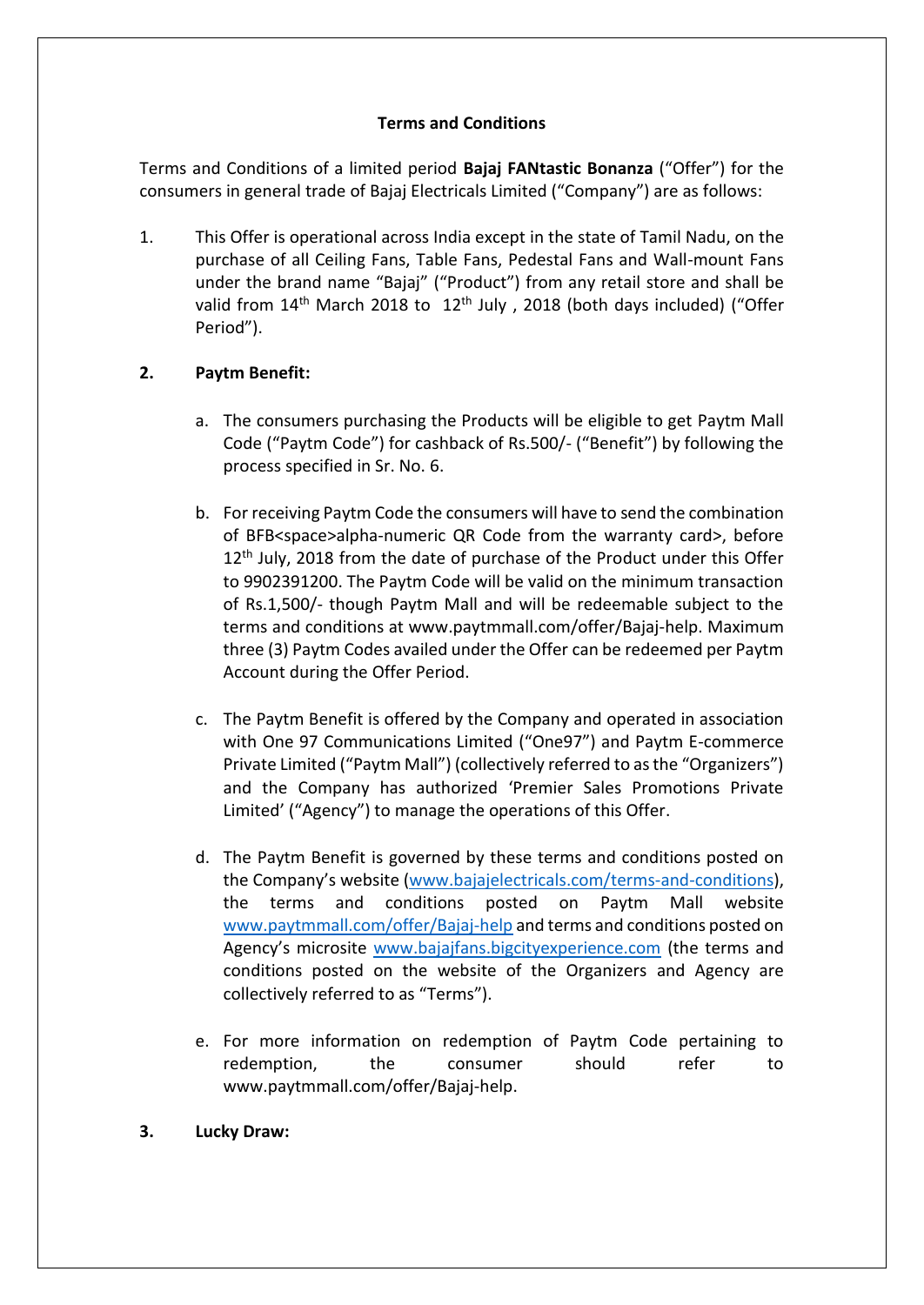- a. By sending the SMS in accordance with Sr. No. 2(b), the consumer will have deemed to have participated in lucky draw ("Lucky Draw") to win 1 GM or 3 GMS 22 karat gold ("Prize") and will receive the participation confirmation SMS accordingly.
- b. The Company has authorized 'Premier Sales Promotions Private Limited' ("Agency") to manage the operations of the Lucky Draw. The Lucky Draw will be governed by these Terms and the terms specified on the microsite of the Agency [www.bajajfans.bigcityexperience.com.](http://www.bajajfans.bigcityexperience.com/)
- c. Criteria for availing benefits of the Offer:
	- i. The directors, employees, dealers, distributors, agents, vendors, representatives, business associates of the Company and/or the Agency and/or their family members and/or anyone else connected in any manner with the Offer, shall not be eligible to avail the benefits of the Offer.
	- ii. The participants who are selected as winners will have to bear incidental costs (if any) that may arise as an effect of winning the Prize.
	- iii. The participants who are selected as winners will have to bear all the taxes and/or incidental costs (if any) that may arise as an effect of winning the Prize.
	- iv. For any queries pertaining to the Lucky Draw, the consumers/ winners are required to write to the Agency at [bfb@bigcity.in](mailto:bfb@bigcity.in) or call the Agency on +918040554868 from Monday-Friday between 10:30 a.m. to 5:30 pm excluding public holidays and bank holidays.
- d. Seven (7) winners of 1 GM 22 karat gold and one (1) winner of 3 GMS 22 karat gold will be selected every day throughout the Offer Period. The winners of Lucky Draw will be notified on their respective mobile numbers with the details of the call scheduled for further process.
- e. In the event the shortlisted winner does not answer the scheduled call and/or his/her contact number is busy/ unreachable, two (2) more attempts will be made to reach out to such shortlisted winner on the same/ next day. If such shortlisted winner cannot be contacted even on the third attempt (on account of not answering the call or his/ her contact number being not reachable), such shortlisted winner will be disqualified and will become ineligible to claim the Prize.
- f. If the shortlisted winner successfully responds to the call made by the Agency, such winner shall be required to provide their proof of identity, proof of address, copy of invoice along with duly filled & stamped warranty card and any other document as may be required and specified by the Agency, at the following address within Ten (10) days and/or. Bajaj FANTASTIC Bonanza BigCity Promotions Priavte Limited 4th Floor, Mitra Towers,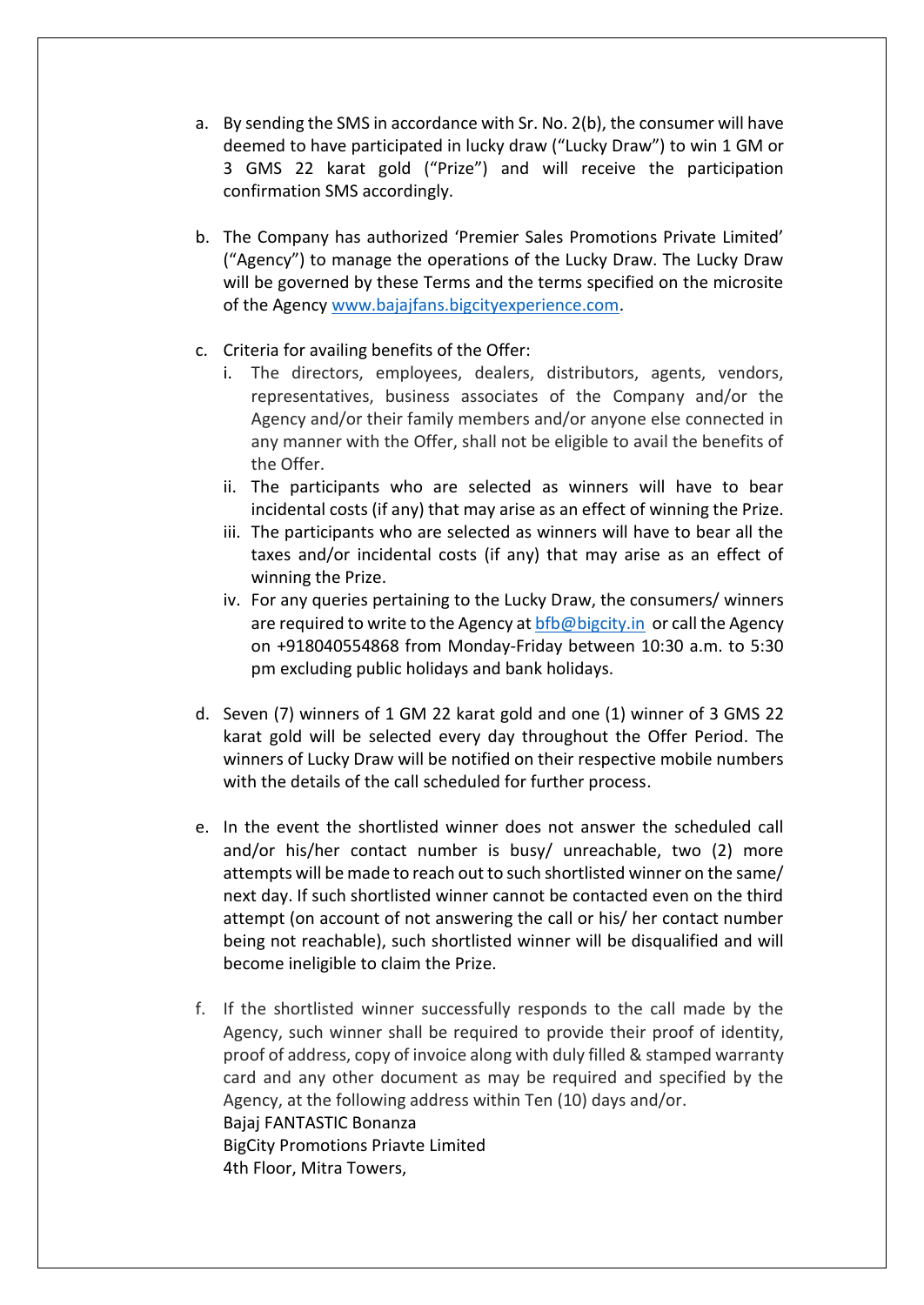10/4, Kasturba Road, Bangalore – 560001

- g. If applicable, the Agency may also ask the shortlisted winner to submit a Demand Draft/ Pay Order from the Nationalized Bank for the amount of the tax due and payable in respect of the Prize, drawn in favor of the Agency. The Agency will be responsible to issue necessary forms/ certificates in accordance with the Income Tax Act, to the winner for claiming the credit of the tax in respect of the said Prize.
- h. On receipt of the documents as specified in Sr. No. 3(f) and 3(g), the same will be scrutinized by the Agency. On determining the authenticity of the documents, the Agency shall communicate to the winner about the process of collecting the Prize on respective mobile numbers and/or email IDs. The Prize will be sent to the winners through courier within 45 days from the date of such communication by the Agency or before the date specified in such communication in respect thereof.
- i. Any postage/ courier charges for delivering the Prize to the winner shall be borne by the winner and it will be sole responsibility of the winner to ensure that the package containing Prize is duly received at the address provided by him/her. Once the package containing the Prize is dispatched by the Agency, the Company/ Agency will not be responsible for any accident/ mishap/ loss of the package in transit.
- j. If the winner cannot be contacted and/or fails to comply with the requirements at Sr. No. 3(f) and 3(g) and/or declines/fails to take delivery of the Prize, then he/she shall have deemed to have waived the claim to the Prize and upon which, without any further notice, the Prize will be forfeited. No explanations for non-compliance of the requirements specified at Sr. 3(e), 3(f) and 3(g) and/or failure to take delivery of the Prize, will be accepted/ entertained by the Company and/or the Agency.
- k. The Company will not be responsible for any quality issues in respect of the Prize. The Prize is offered on "AS IS" basis and WITHOUT WARRANTY OF ANY KIND, either express or implied, including but without limitation, the warranties of merchantability or fitness for a particular purpose i.e. the Prize is not supported with any warranty from the Company and/or Agency and/or any other person.
- 4. The Organizers/ Agency reserves the right to amend the Terms of the Offer and/or extend the validity period and/or cancel/ discontinue the Offer or any part thereof without giving any reasons or a prior notice therefor. It will be responsibility of the consumers to keep themselves apprised of the same.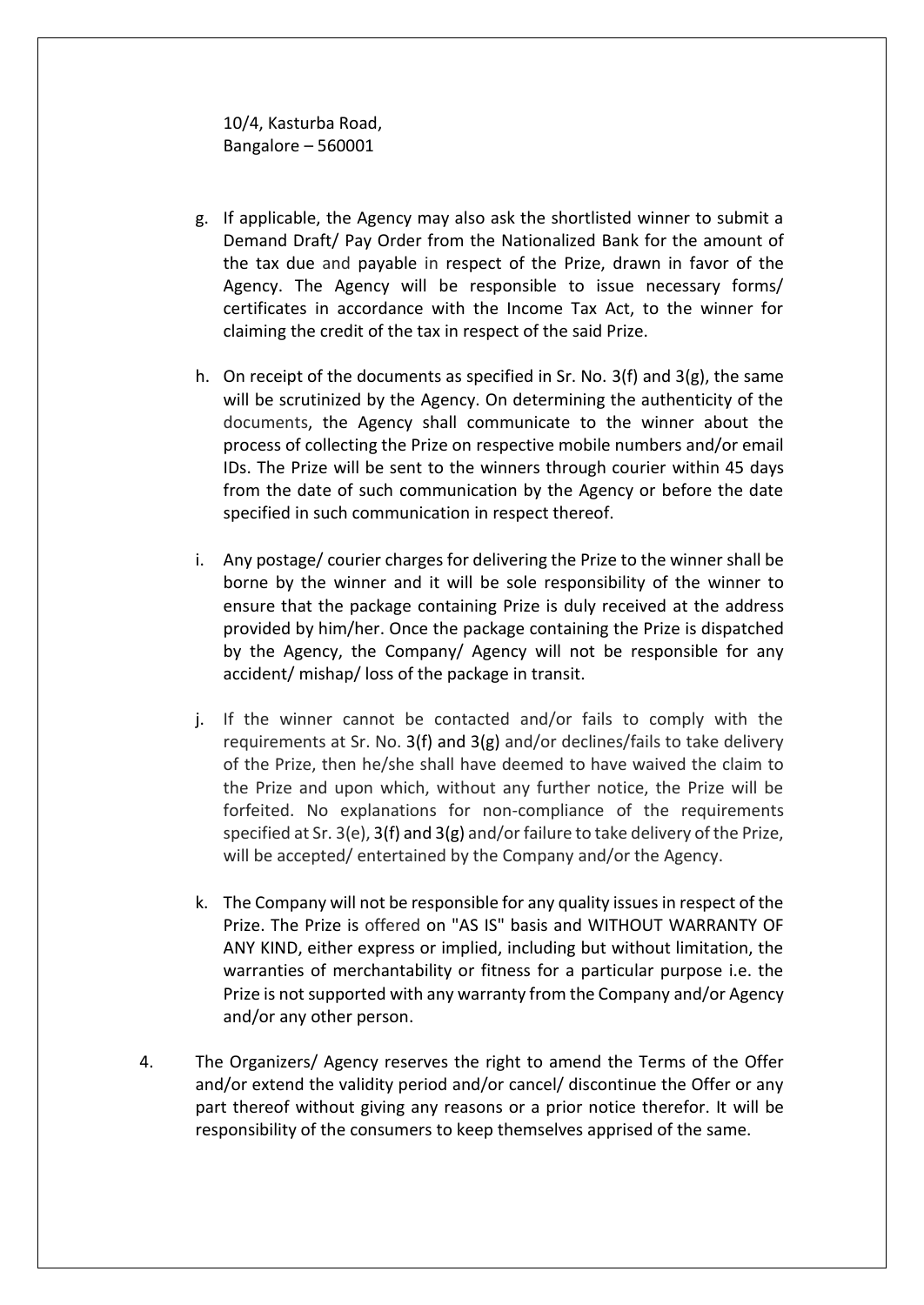- 5. The Company reserves the right to substitute the Benefit/ Prize under this Offer with an alternate benefit at its own discretion.
- 6. Participating to avail the Benefit/ Prize under this Offer is purely voluntary and optional for the consumer. However, by participating to avail Benefit/ Prize of this Offer, the consumer will have deemed to have accepted the Terms.
- 7. The Benefit/ Prize under this Offer is non-transferrable, non-refundable, nonexchangeable and no physical cash payment will be made in lieu thereof.
- 8. By participating in the Offer consumers confirms and would deemed to have been waived the applicability of rules and regulations of the National Do Not Call Registry (DO not Disturb status) and agrees to receive updates and promotional messages/ SMS/ Email/ Call for current and future offers/ contests/ campaigns from the Organizers.
- 9. The Organizers/ Agency does not accept any responsibility for any damage, loss, injury or disappointment of any kind suffered by the consumers by availing the Offer.
- 10. The Organizers/ Agency shall not be responsible for any tax implications that may arise for the consumer from the Offer.
- 11. The Organizers/ Agency will not be liable for any loss or damage due to act of God, Governmental actions and/or other force majeure circumstances, and will not be liable to pay any amount as compensation or otherwise for any such loss.
- 12. The consumers availing the benefits of this Offer hereby irrevocably authorize the Organizers/ Agency and its affiliates to use the data gathered during and/or after the Offer in respect thereof in any of its communications including marketing promotions and advertisements.
- 13. The Organizers/ Agency will not be responsible for downtime on the mobile network, internet connection and related services, caused due to technicalities (like failure of equipment, configuration issue, network congestion), or due to decisions/ changes in regulations that are carried out by any statutory/ regulatory authority.
- 14. The Organizers/ Agency does not accept any responsibility for user error, late, lost, incomplete, incorrectly submitted, delayed, illegible, corrupted or misdirected entries, loss of SMS/ Email/ correspondence etc. whether due to error, omission, alteration, tampering, data hacking, deletion, theft, destruction, virus attack, data hacking, transmission interruption etc.
- 15. The consumers shall comply with the Terms and waive any right to claim any benefit out of ambiguity in the Terms and release, indemnify and hold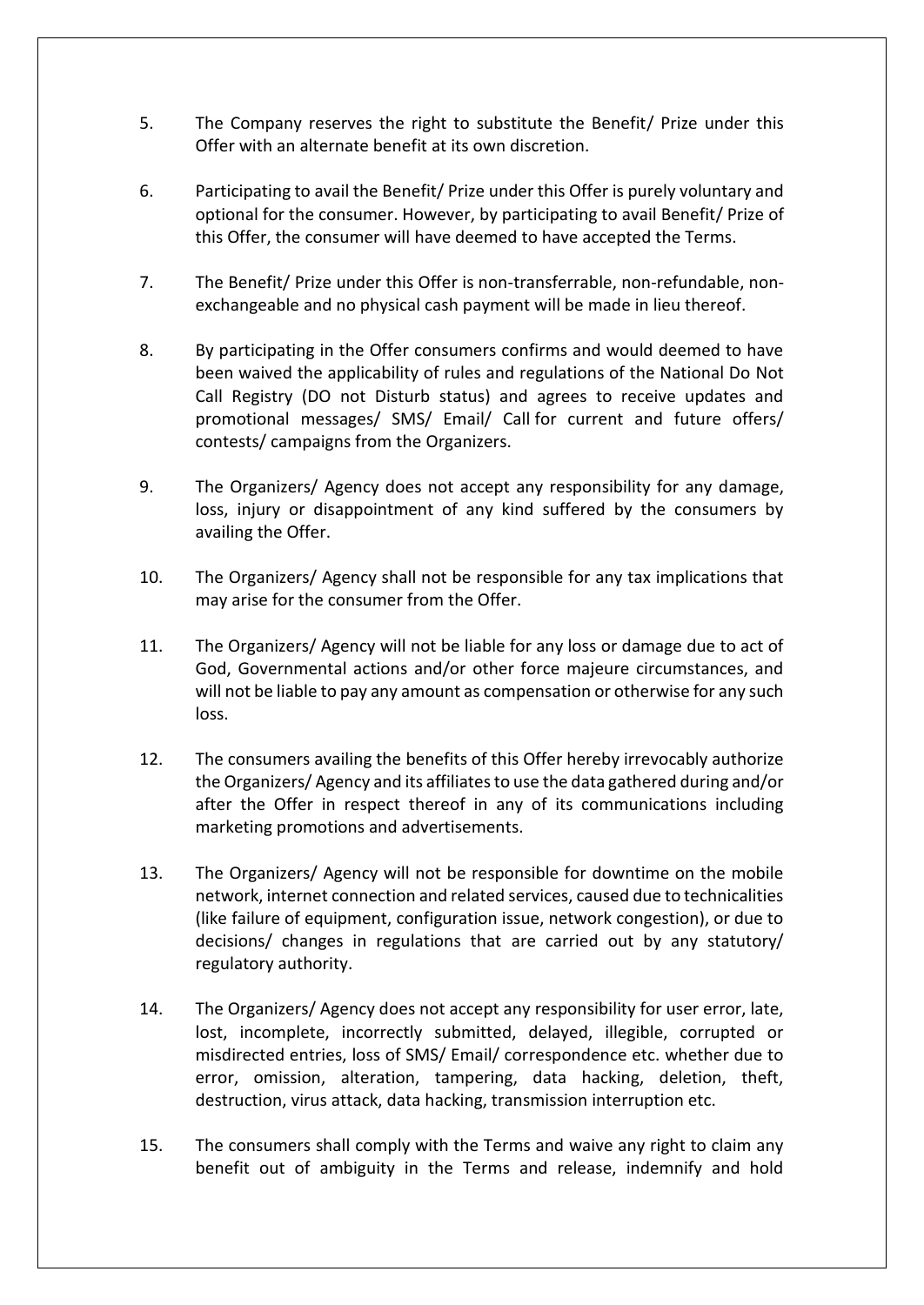harmless the Organizers/ Agency, its respective affiliates and their respective officers, directors, employees, agents and representatives from and against any and all liability, loss, injury, damage, claim, cost and expense whatsoever arising directly or indirectly from the Offer.

- 16. All Intellectual Property Rights in connection with the Products, Offer, Benefit, Prize, promotional material and/or any other contents, are the property of its respective owners.
- 17. In the event, the Offer is termed as void due to introduction of any new legislation or by amendment of existing legislation or by judicial orders, the Company shall not be liable to award any other benefit or compensation in lieu thereof to the customers.
- 18. The decision of the Organizers and Agency in any dispute arising out of or in connection with this Offer shall be final and binding.
- 19. Any and all disputes, controversies and conflicts (including non-contractual disputes or claims) ("Disputes") arising out of this Offer shall be referred for the Arbitration of a Sole Arbitrator to be appointed by the Organizers and Agency whose decision shall be final and binding on all. The place of arbitration shall be Mumbai. The Offer and the Terms shall be governed by the laws of India and the Courts at Mumbai shall have the exclusive jurisdiction in respect of the subject matter in relation to the Offer.
- 20. For any queries pertaining to the Offer the consumer may call +918040554868 or write email to [bfb@bigcity.in](mailto:bfb@bigcity.in) from Monday-Friday between 10:30 a.m. to 5:30 p.m., excluding public and bank holidays. No queries/ claims/ dispute/ complaints/ grievances shall be entertained by the Organizers/ Agency after sixty (60) days from the date of the closure of the Offer Period.

## **Terms and Conditions: Gold**

- 1. Premier Sales Promotions Pvt. Ltd, will ensure to supply product merchandise in good condition, However Premier Sales Promotions Pvt. Ltd. & Bajaj Electricals Ltd shall not be liable/responsible for any defect in the product. The guarantee and warranty of the product shall be transferred, as received from the Manufacturer / Distributor.
- 2. The operational part of the scheme like handling and distribution of Product, shall be managed by the Premier Sales Promotions Pvt. Ltd; However, warranty card will be distributed through Bajaj Electricals Ltd.
- 3. All winners will need to submit the respective gift tax within 10 days of the announcement of results failing which the winner may be deemed, in Bajaj Electricals Ltd. sole discretion, to have forfeited his win. Bajaj Electricals Ltd reserves the right to reallocate the prize to another participant.
- 4. Product will be delivered within 45 business days after the details have been confirmed by the concierge.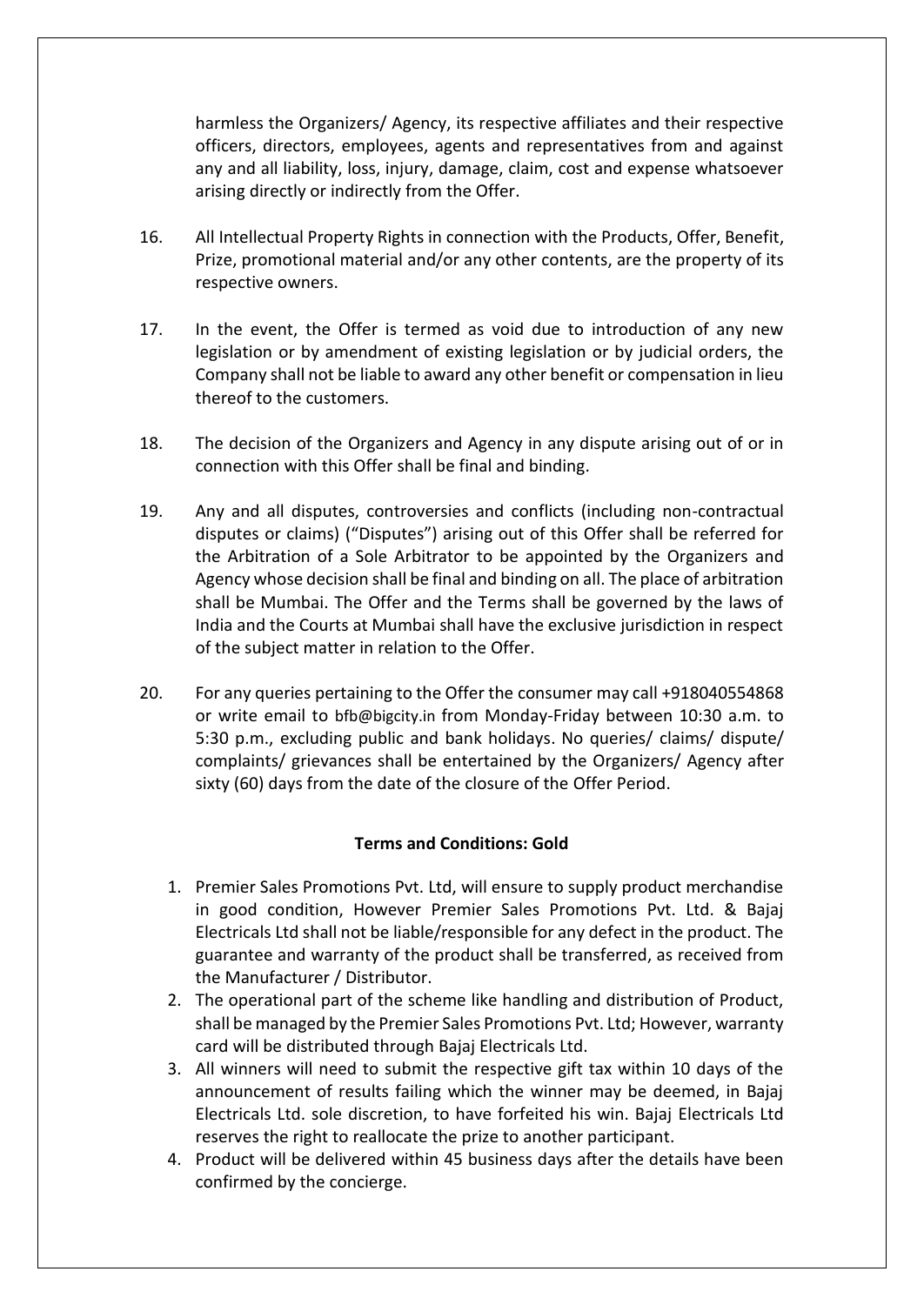- 5. Once the product is dispatched from the Premier Sales Promotions Pvt. Ltd. office, it shall not be liable for any in transit theft/damages to the product.
- 6. Any complaints regarding the non-delivery of the product should be made within 7 days from the time of dispatch (intimated through E-mail/SMS) of the products by Premier Sales Promotions Pvt. Ltd. After 7 days of intimation of dispatch, Premier Sales Promotions Pvt. Ltd. will not entertain requests pertaining to non-delivery of products.
- 7. As a practice, courier companies try to deliver the product 2 times to the customer if at the first instance courier company couldn't reach the customer for various of reasons such as (not limiting to) not at home, phone switched off, change of delivery address, wrong address etc. If the product is returned in such cases, Premier Sales Promotions Pvt. Ltd. will not be liable to dispatch the product again.
- 8. Any dispute arising out of or in connection with or as a result of the facility shall be subject to the exclusive jurisdiction of the courts of Mumbai only.
- 9. Product once delivered cannot be replaced under any circumstances.
- 10. Premier Sales Promotions Pvt. Ltd. will offer product warranty in case it is offered by manufacturer/distributor and all claims towards warranty need to be taken up with the manufacturer/distributor directly.
- 11. In case of a positive response from the shortlisted winner, each such shortlisted winner will be required to send the following documents:
	- a. Copy of duly filled warranty card with the winner's name
	- b. Copy of invoice
	- c. Copy of Pan Card
	- d. Copy of Valid address proof
- 12. This will be referred to as Participation Package for the winner. The completed Participation Package needs to be sent by registered post with Acknowledgement Due to the address mentioned below or by courier so as to reach within 7 days of the call made by Agency to the selected winner:

 Bajaj Fantastic Bonanza BigCity Promotions Pvt Ltd 4th Floor, Mitra Towers 10/4 Kasturba Road, Bangalore, PIN Code – 560001

- 13. Upon receipt of the Participation Package, Bajaj Electricals Ltd. Or its Partner Agency shall scrutinize all documents. If all the documents submitted are in order and valid then be treated as a Confirmed Winner of the prize.
- 14. The prizes are personal to the winners and are not transferrable and cannot be sold under any circumstances. Prizes cannot be exchanged for cash or kind.
- 15. All the participants shall be required to ensure that the mobile number(s), email address and/or other details provided by them to Bajaj Electricals Ltd via the website or otherwise are true, accurate and in use. Any liability, consequence or claim arising on account of any incorrect or outdated information provided by the participants to Bajaj Electricals Ltd shall solely be borne by the affected/concerned participants.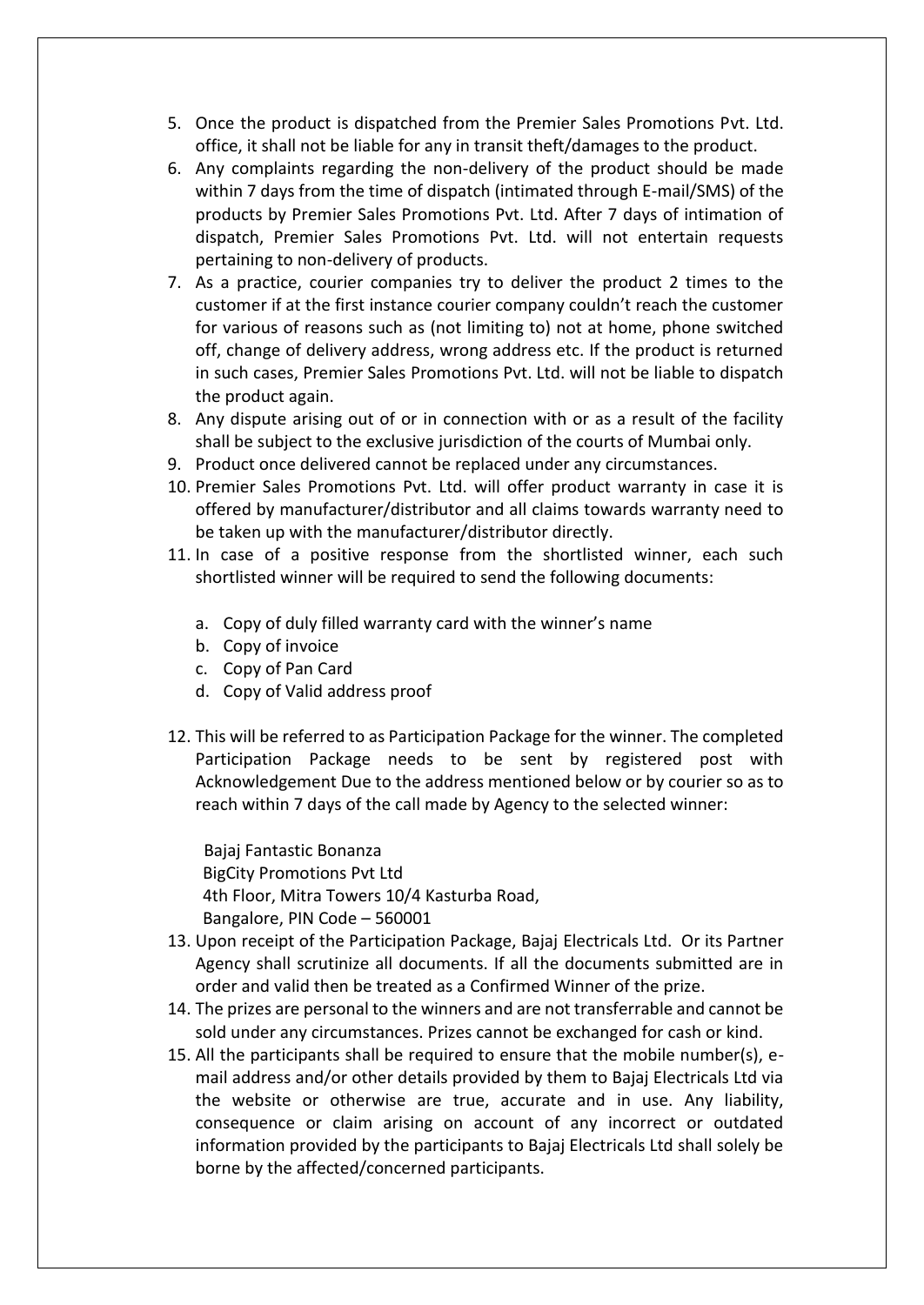16. Bajaj Electricals Ltd shall at no time be required to verify the accuracy and/or correctness of the information so provided by the participants. Further, the participant is responsible for maintaining the confidentiality of their mobile phones, e-mail accounts and passwords.

### **General Terms and Conditions: Lucky Draw**

1. Contest Details, Concept and Participation:

(i) These terms and conditions apply to the "Bajaj Fantastic Bonanza" " program for consumers (hereinafter referred to as " Contest") sponsored and launched by Bajaj Electricals Ltd. wherein consumers can participate by sending an SMS with a QR CODE number printed on the Warranty card to 09902391200

(ii) The contest is valid for PAN India except the state of Tamil Nadu from 14/03/2018 to 12/07/2018 (herein after referred as "Contest Period").

(iii) During the Contest Period Gold will be awarded to a winner who will be selected every Day of the Contest. Each winner shall be eligible subject to the conditions duly fulfilled by the shortlisted winner. (Contest Duration daily will be only from 12AM to 11:59:59PM)

(iv) During the Contest Period, 7 winners will be selected every day for a 1 GM Gold Coin (22 Carat) and 1 winner will be selected every day for a 3 GM Gold Coin (22 Carat) during the contest period. In total there are 968 gifts to be won during the contest period.

(v) All IPR rights including trademark, copy right and designs used are the property of their respective owners. Premier Sales Promotions has not taken any permission to use any of the product images, name, logo etc.

(vi) The Contest is subject to all applicable central, state and local laws and regulations.

(vii) Consumers participating or seeking to participate in the Contest shall individually be referred to as "Participant" and collectively as "Participants".

2. Agreement to Terms and Conditions:

(i) By participating in this contest, Participants fully and unconditionally agree to and accept these Terms and Conditions available on [www.bajajelectricals.com/terms](http://www.bajajelectricals.com/terms-and-conditions)[and-conditions](http://www.bajajelectricals.com/terms-and-conditions) ("Contest Website") as well as the decisions of Bajaj Electricals Ltd., which are final and binding in all matters related to the Contest. Successfully entering the Contest and winning a prize is subject to all requirements set forth herein.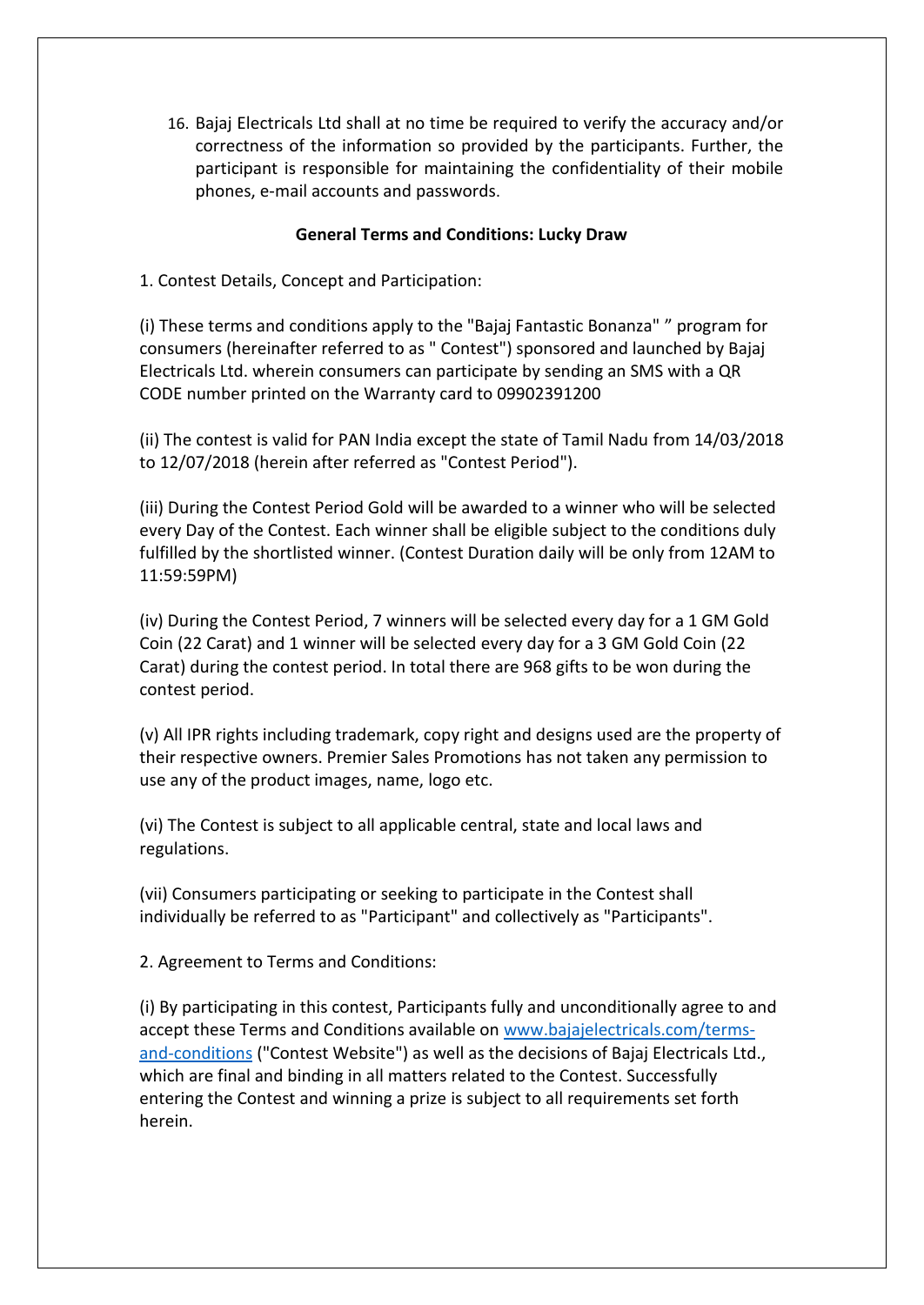(ii) Bajaj Electricals Ltd. reserves the right to exclude any person from the contest on grounds of misconduct or criminal record.

(iii) Bajaj Electricals Ltd. reserves the right to terminate, modify or extend the Contest, at any time at its absolute discretion, without assigning any reason. All decisions of Bajaj Electricals Ltd. in respect of the Contest and the prizes therein will be final and binding.

3. Eligibility:

(i) This Contest will be open to all the residents of India except for state of Tamil Nadu, employees, their immediate family members, agents, distributors, retailers and any other channel partner of Bajaj Electricals Ltd. and the agency.

(ii) People below 18 years shall be allowed to participate with their parents or guardians providing the necessary documentation on behalf of the minor. In such a case, the parent (s) or legal guardian of the minor may redeem the prize at his / her own cost and shall execute the documents as required.

(iii) Bajaj Electricals Ltd. or its Agency will not be responsible for any NDNC (National Do Not Call) Registry regulation that will come into play. All Participants who participate will agree as per the terms and conditions that even if they are registered under NDNC, DND (Do Not Disturb), BAJAJ ELECTRICALS LTD. or its Agency will have all the authority to call such shortlisted winners by them having voluntarily participated in the Contest.

4. Contest Period & Contest Timings:

(i) The contest will commence from 12AM on 14/03/2018 to 11:59:59PM on 12/07/2018

(ii) The Participants can make an entry any time but only entries made between 12AM to 11:59:59PM (here in after referred as "Contest Timings") during the Contest Period will be eligible to win the gold.

(iii) Time of participation will be defined as the time at which the entry is received through the SMS mode of participation at Bajaj Electricals Ltd. computer.

(iv) Entries coming outside the Contest Period will not be considered for winner selection.

(v) The contest shall run on the specific promotional product pack.

5. Per Day Prize: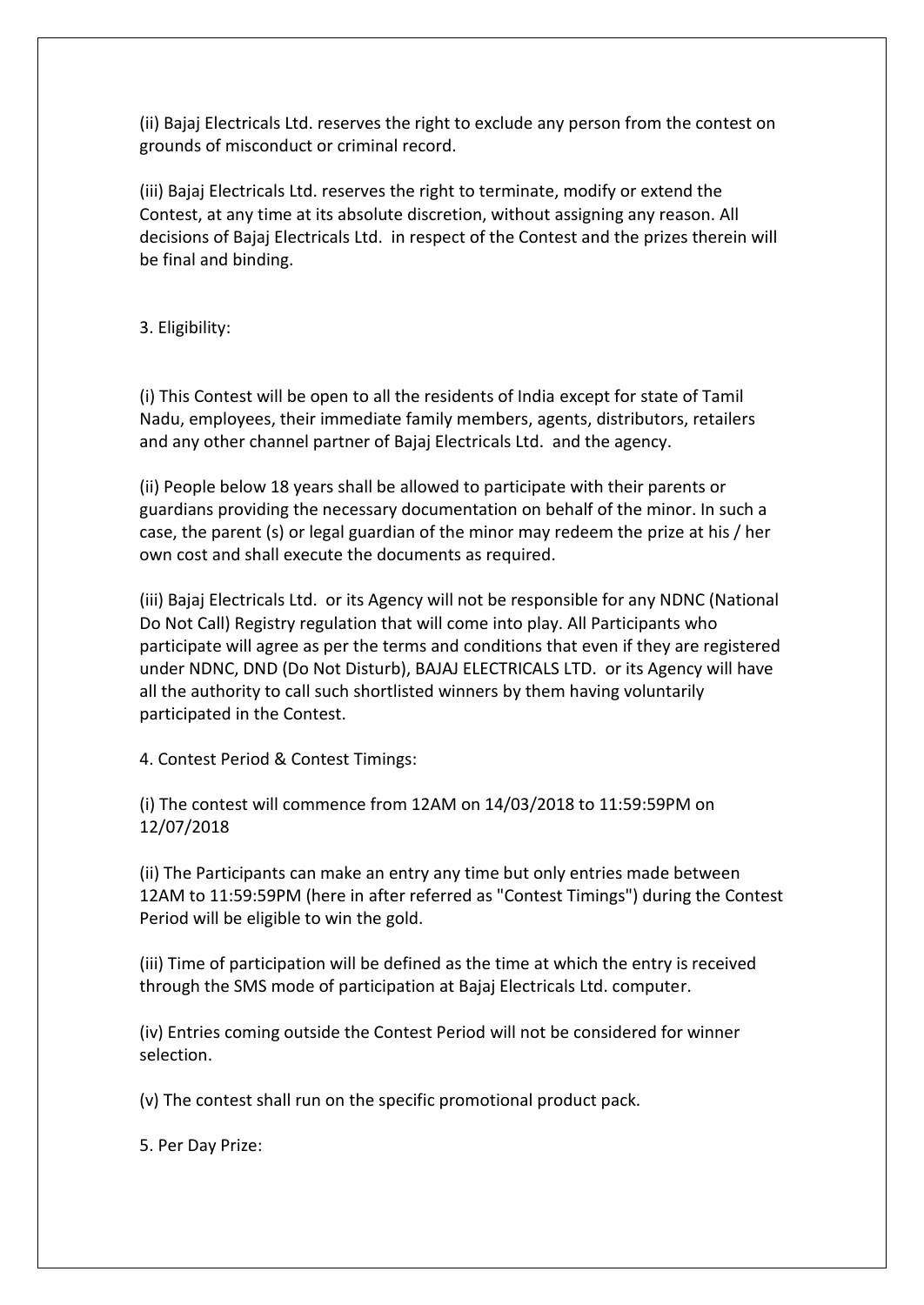(i) Per Day Prize Participants will be chosen each day between 12AM to 11:59:59PM during the Contest Period and they will be eligible for Gold . Participants will be chosen through a computerized, scientific random selection by BAJAJ ELECTRICALS LTD. or the Agency appointed by BAJAJ ELECTRICALS LTD.

6. How to Participate:

Any participant can enter the contest any number of times from a mobile number through SMS during the contest period. The QR code number can be registered only once.

To participate in the Contest, customers must send an SMS:

(i) As a first step, Participants are required to send an SMS with a valid QR Code number printed on the Warranty Card to the long code from any GSM or CDMA mobile phone.

e.g. SMS BFB <space>Unique QR Code number on Warranty Card to 09902391200

(ii) After sending the SMS, Participant will get SMS regarding the contest.

For e.g. Thank you for your participation in the "CONTEST NAME" promotion. Your assured Paytm Offer Code is 123456. Please visit PaytmMall.com/Paytm Mall app to redeem your offer. For lucky draw, if you are a winner you will receive a congratulatory call from us. Winners list will also be published on [www.bajajfans.bigcityexperience.com.](http://www.bajajfans.bigcityexperience.com/) For detailed T&C please visit [www.bajajelectricals.com/terms-and-conditions](http://www.bajajelectricals.com/terms-and-conditions)

BAJAJ ELECTRICALS LTD. and the Partner Agency shall not be responsible for (including but not limited to):

For any SPAM generated messages

For any SMS message delivery failures

Any lost, late or misdirected computer transmission or network, electronic failures or any kind of any failure to receive entries owing to transmission failures or due to any technical reason

If the participant has registered himself to the DND of the telecom provider/ the participant has registered with National Do Not Call Registry/ Participant has specifically requested for not receiving messages for the specific campaign Other conditions beyond its reasonable control

7. Winner Selection:

a) Every Day Prize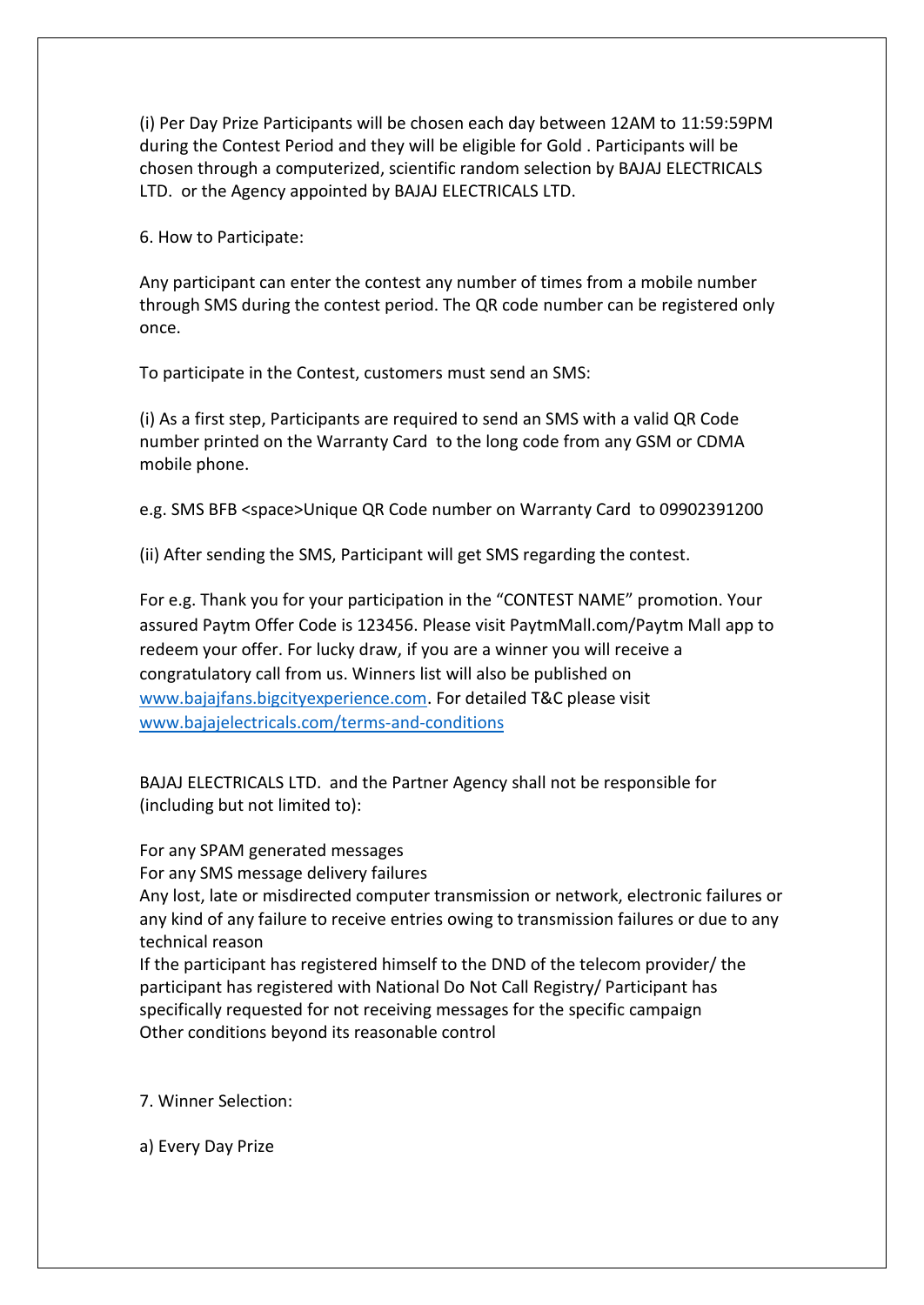(i) A draw through random scientific selection will be conducted every day as per below.

(ii) 7 winners will be selected everyday within the time frame of 12AM to 11:59:59PM to win 1 gm (22 Carat) Gold Coin and 1 winner will be selected everyday within the time frame of 12AM to 11:59:59PM to win 3 gm (22 Carat) Gold Coin during the promotion period of 121 days. Therefore, there will be 968 unique winners selected during the contest period of 121 days. There will be in total 847 unique winners for 1 GM Gold Coin (22 carat) and 121 unique winners for 3 GM Gold Coin (22 Carat). ). A customer can win for a maximum of 2 times per mobile number during the contest period.

b. Every Day Prize

(i) Prizes will be given subject to the winner satisfying the verification process of BAJAJ ELECTRICALS LTD.

(ii) The Every Day Prize cannot be transferred, exchanged or redeemed for cash. In the event that the winner does not take the prize in the time and manner stipulated, then the prize will be forfeited by the winner and cash will not be awarded in lieu of the prize. Prizes must be taken as offered and cannot be varied.

(iii) Any unused Every Day prize is not-transferable, non-refundable and nonredeemable for other goods or services and cannot be taken in exchange for cash.

(iv) BAJAJ ELECTRICALS LTD. shall provide the prize on an "as-is basis" and without any warranty or guarantee concerning the quality, suitability or comfort, and BAJAJ ELECTRICALS LTD. and/or its associates, affiliates and/ or its management, directors, officers, agents, representatives shall not be responsible for or liable (including but not limited to the product and service liabilities) for deficiency and/ or defect of any product/service and/or the prize or for any kind of consequential damages/ loss, in any manner whatsoever. If any Participant has any grievance with respect to the prize, he/she may directly contact the manufacturer.

(v) The image of the prize depicted on the press ads/posters/TVC's/pack shots etc. are for illustrative purposes only and the actual prize may vary from the depiction made.

(vi) BAJAJ ELECTRICALS LTD. or its Agencies shall not be liable for any loss or damage of the prize due to Act of God, Governmental action and other Force Majeure circumstances and shall not be liable to pay any compensation whatsoever for such losses.

(vii) Any participant of the contest who wins a prize during the Contest Period shall not be eligible to win any further prizes.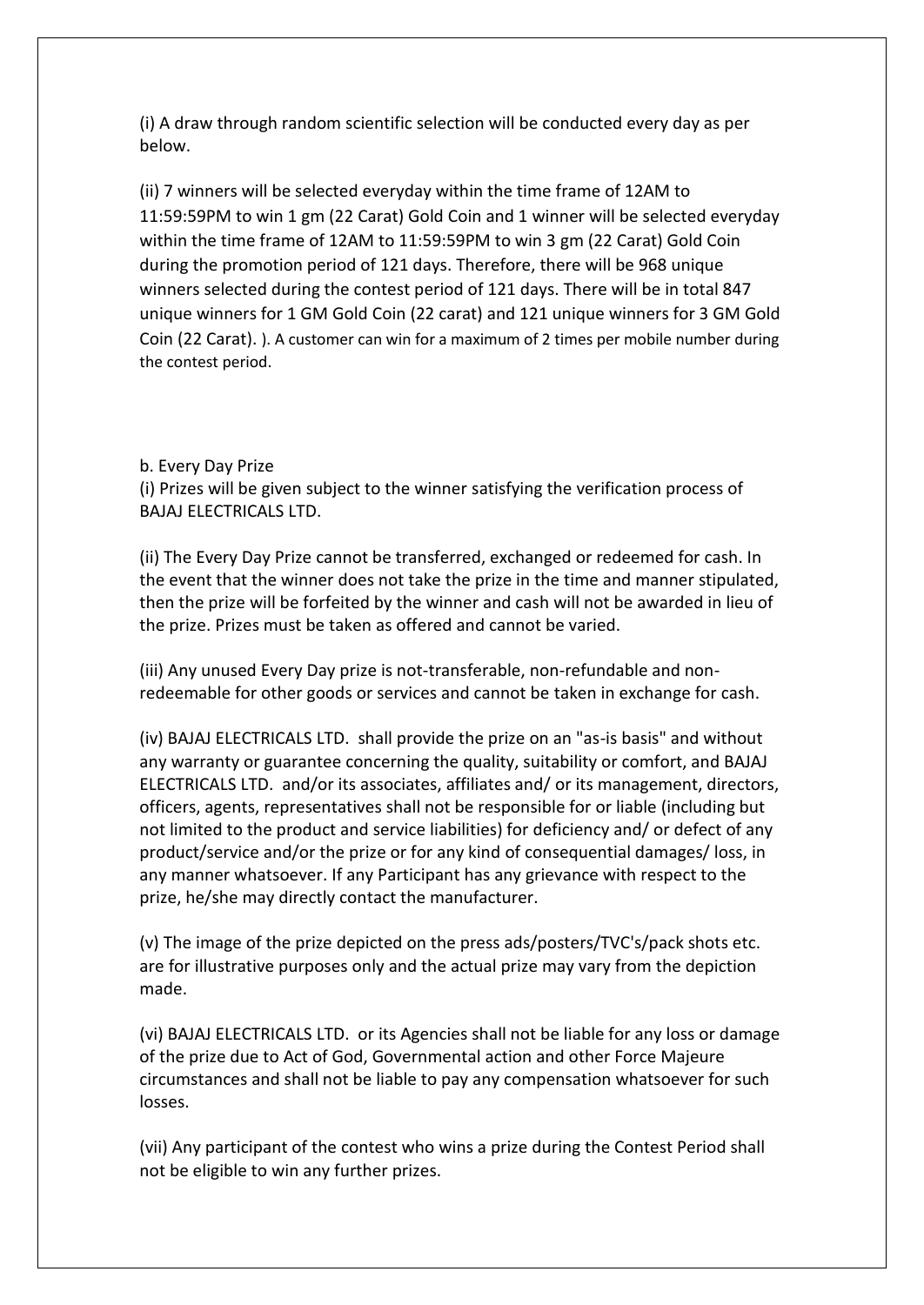(viii) The winner generation will be done on the basis of Valid Number + Mobile number + PAN Card + Warranty Card.

8. Contacting Winners:

EVERY DAY PRIZE

(i) Once the Winners are selected, the Partner Agency appointed by BAJAJ ELECTRICALS LTD. shall contact the customer to choose for Gold .

(ii) In the event the shortlisted winner's number is busy, unreachable, or he/she does not attend the call, two (2) more attempts will be made to reach the Participant on that day and/or the next day. If even on the third attempt, the Participant does not attend the call, or is unreachable, the Participant's participation in the contest comes to an end and the Participant's entry stands canceled and Participant becomes ineligible to receive the prize.

(iii) In the event the shortlisted winner attends the call on either the second or third attempt, the procedure outlined in step (v) shall apply.

(iv) If any shortlisted winner remains unreachable on the third attempt or is not interested in continuing in the Contest or is otherwise ineligible to participate, the Agency shall conduct up to two (2) more random selections to shortlist a Participant. If even after a third random selection, no winner is selected, no prize shall be declared in respect of the contest.

(v) In case of a positive response from the shortlisted winner, each such shortlisted winner will be required to send the following documents and collateral:

- a. Copy of duly filled warranty card
- b. Copy of invoice
- c. Copy of Pan Card
- d. Copy of Valid address proof

This will be referred to as Participation Package for the winner. The completed Participation Package needs to be sent by email/courier/registered post with Acknowledgement Due to the address mentioned below or by courier so as to reach within 7 days of the call made by Agency to the selected winner:

Bajaj Fans Contest BigCity Promotions Pvt Ltd 4th Floor, Mitra Towers 10/4 Kasturba Road Bangalore – 560001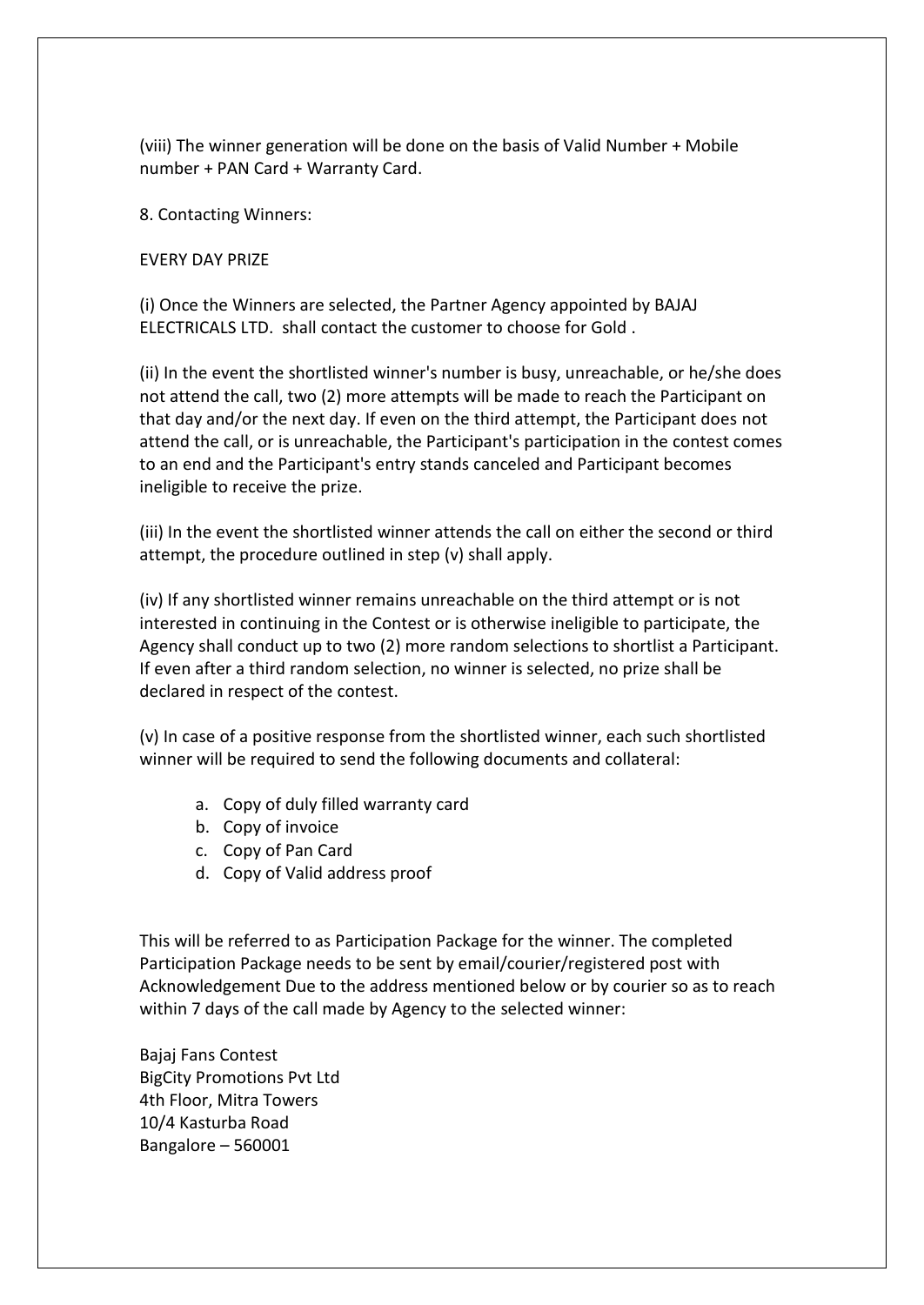(vi) Upon receipt of the Participation Package, BAJAJ ELECTRICALS LTD. or its Partner Agency shall scrutinize all documents. If all the documents submitted are in order and valid then be treated as a Confirmed Winner.

(vii) No prize will be awarded if the information presented by the Participant(s) at the time of entering the contest is not factually correct.

(viii) The cost and expenses of postage shall be borne by the customer and The Partner Agency shall not be responsible for any accident or mishap or loss of the Participation Package by the participant in transit. The responsibility of ensuring that the Participation Package reaches the address as lies solely with the customer.

(ix) No justification/explanation for non-receipt of the Participation Package or any missing documents shall be accepted.

(x) In the event of death of the Confirmed Winner, no claim from the nominee or his/her legal heirs of the Confirmed Winner shall be entertained for receiving the prize.

### 9. Publicity:

(i) The Participant/s undertake and irrevocably and unconditionally permit BAJAJ ELECTRICALS LTD. to cover the Contest through various media including newspapers, radio television news channels, internet, point of sale materials, etc., and shall not raise any objection, protest or demur to such coverage or in this regard.

(ii) The winners must, at the request of BAJAJ ELECTRICALS LTD., participate in all promotional activity (such as publicity and photography) surrounding the winning of the prize, free of charge, and they consent to BAJAJ ELECTRICALS LTD. using their name and image in promotional material.

#### 10. Intellectual Property:

(i) All right, title and interest, including but not limited to the Intellectual Property Rights, in the promotional material(s) and in any and all responses received shall vest solely and exclusively with BAJAJ ELECTRICALS LTD. at all times. BAJAJ ELECTRICALS LTD. or any person or entity permitted by BAJAJ ELECTRICALS LTD. in this regard shall be entitled to use the responses received or any information in connection with the entry in any media for future promotional, marketing, publicity and any other purpose, without any permission and or payment to the Participant.

(ii) All material submitted in connection with the Contest (whether written, audio, electronic or visual form, or a combination of those) or any photographs, video and/or film footage and/or audio recording taken of Participants are assigned to BAJAJ ELECTRICALS LTD. upon submission and become the property of BAJAJ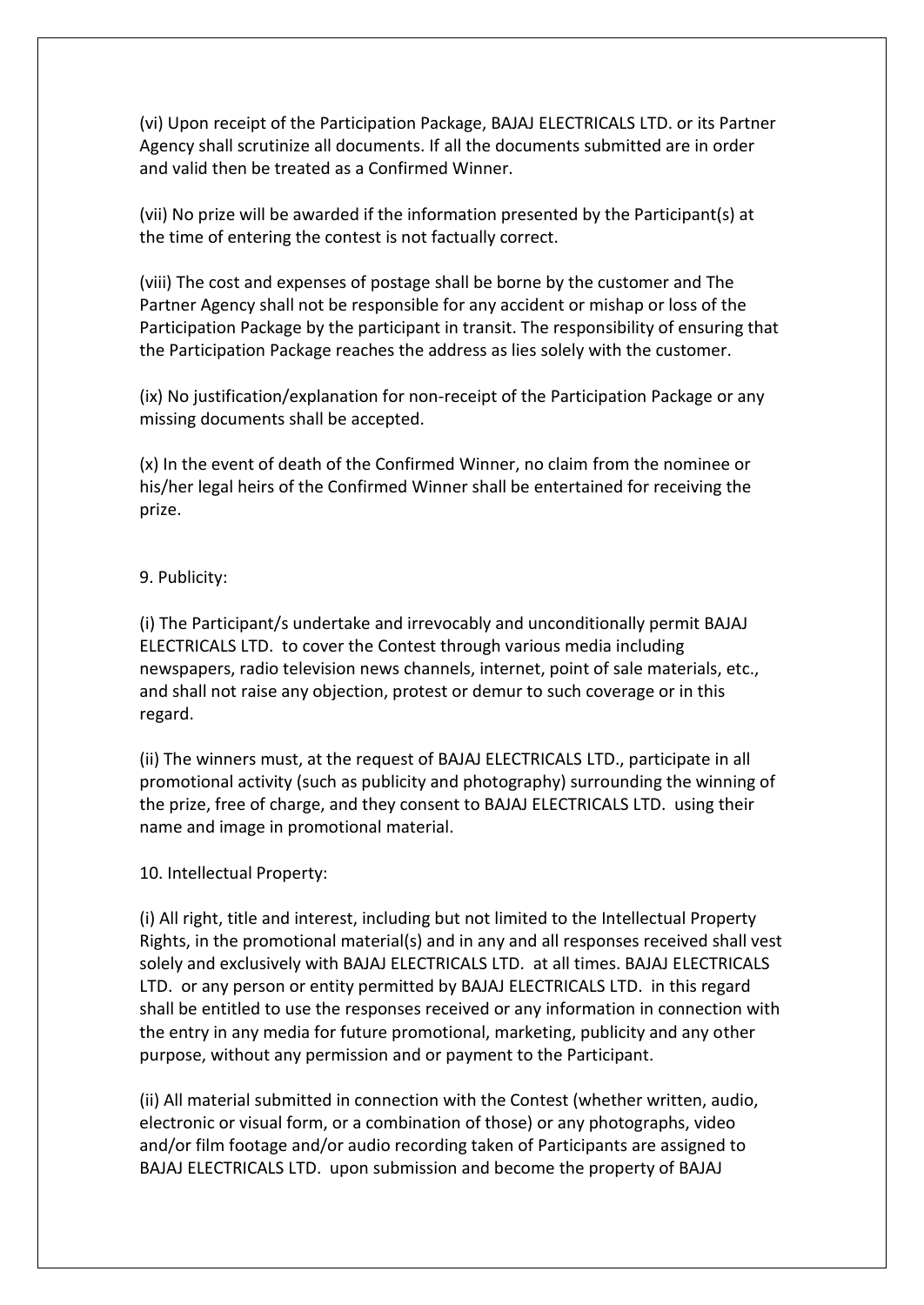ELECTRICALS LTD. exclusively. BAJAJ ELECTRICALS LTD. may use the material in any medium in any reasonable manner it sees fit. Copyright in any such material remains the sole property of BAJAJ ELECTRICALS LTD.

### 11. General Conditions

(i) Each Participant represents and warrants that he/she is legally competent to enter into binding contracts under applicable laws. By taking part and/or entering into the Contest the Participant warrants that all information provided by Participant regarding Participant's name, age, state, city, address, phone number, etc., is true, correct, accurate and complete.

(ii) The decision of BAJAJ ELECTRICALS LTD. or its Agency, as regards the selection of winners and distribution of the prizes shall be final, subject only to BAJAJ ELECTRICALS LTD. 's approval. No correspondence or any other claims whatsoever, in this regard will be entertained.

(iii) No queries, claims, dispute, complaints or grievances shall be entertained by BAJAJ ELECTRICALS LTD. and its agency after 60 days from the date of the closure of the contest.

(iv) The Gold cannot be exchanged and is not transferable and cannot be converted into cash.

(v) The Agency shall provide the prize on an "as-is basis" and without any warranty or guarantee concerning the quality, suitability or comfort, and BAJAJ ELECTRICALS LTD. and/or its associates, affiliates and/ or its management, directors, officers, agents, representatives shall not be responsible for or liable (including but not limited to the product and service liabilities) for deficiency and/ or defect of any product/service and/or the prize or for any kind of consequential damages/ loss, in any manner whatsoever.

(vi) BAJAJ ELECTRICALS LTD. reserves the right to change, defer, alter or cancel this Contest in part or full, or change any or all of the terms and conditions that are applicable, without giving prior intimation/notice of any kind and will not be liable for any consequential losses/damages. Any decision of BAJAJ ELECTRICALS LTD. in this regard and in general with respect to this Contest and the terms and conditions thereto shall be final, binding and non-contestable.

(vii) Nothing contained herein amounts to a commitment or representation by BAJAJ ELECTRICALS LTD. to conduct further Contests.

(viii) The decision of BAJAJ ELECTRICALS LTD. shall be final in all regards and no communication shall be entertained in this regard. None of the provisions of these Terms and Conditions shall be deemed to constitute a partnership or agency between any Participant and BAJAJ ELECTRICALS LTD. and the Participant shall not have the authority to bind BAJAJ ELECTRICALS LTD. in any manner whatsoever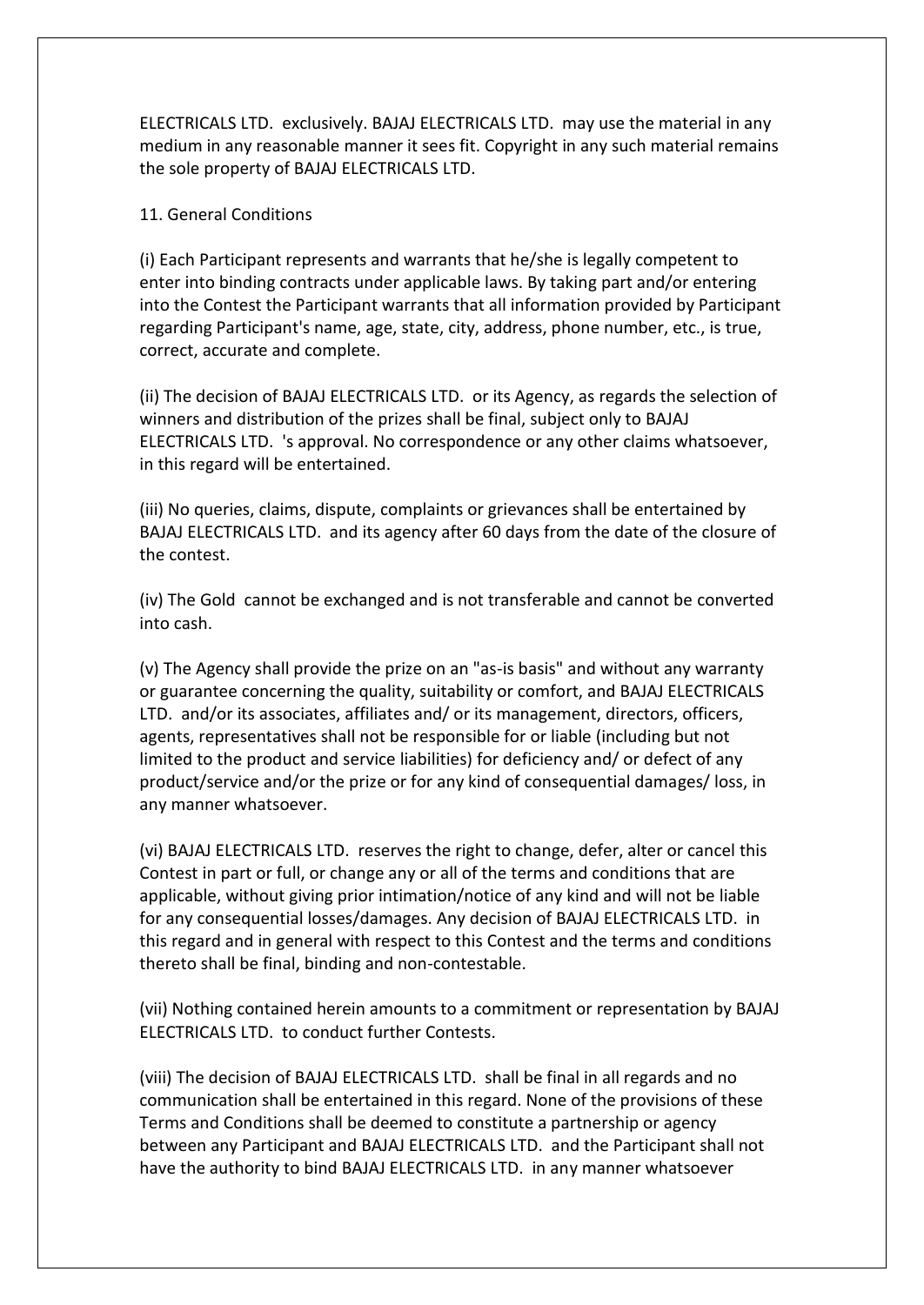(ix) BAJAJ ELECTRICALS LTD. or any of its respective officers/employees/directors shall not be responsible for delayed, lost, mutilated, corrupted or illegible documents etc.

(x) BAJAJ ELECTRICALS LTD. or its Agency shall not be liable to perform any of its/their respective obligations under the Contest or in respect of the prize where it is unable to do so as a result of circumstances beyond its/their control in the nature of fire, explosions, natural calamities, state emergency, riots, or any other Force Majeure condition, etc., and shall not be liable to compensate the Participant in these circumstances.

(xi) BAJAJ ELECTRICALS LTD. or it's agency shall not be accountable/liable for any disruptions/stoppages/interruptions or cancellation of the Contest due to any government restrictions.

(xii) Failure to exercise or delay in exercising a right or remedy provided hereunder or by law does not constitute a waiver of the right or remedy or waiver of other rights or remedies on the part of BAJAJ ELECTRICALS LTD. or its Agency.

(xiii) BAJAJ ELECTRICALS LTD. or its agency accepts no responsibility for late, lost, incomplete, incorrectly submitted, delayed, illegible, corrupted or misdirected entries, loss of SMS, loss of internet connectivity, unique codes, documents, demand drafts, claims or correspondence whether due to error, omission, alteration, tampering, unauthorized data hacking, deletion, theft, destruction, virus attack, transmission interruption, communications failure, hardware failure or otherwise. BAJAJ ELECTRICALS LTD. or it's agency shall not be liable for any consequences of user error including (without limitation) costs incurred.

(xiv) The prize will be dispatched within 45 business days.

(xv) If a Participant is dissatisfied with the Contest or the Contest rules and/or any content or any requirements of the Contest form, the materials available related thereto, or with these terms and conditions, his/her sole and exclusive remedy is to not participate in the Contest.

(xvi) If a person chooses to access the Contest Website from outside India, he/she shall do so on his/her own initiative and shall be responsible for compliance with applicable local laws of the country.

(xvii) The participation in the Contest is purely voluntary and the same shall be construed as an acceptance of the terms and conditions stipulated herein.

(xviii)To participate in this contest Regular call and message rates apply

(xix)To use this offer, Standard fair usage policy and usage norms set by the respective telecom operator apply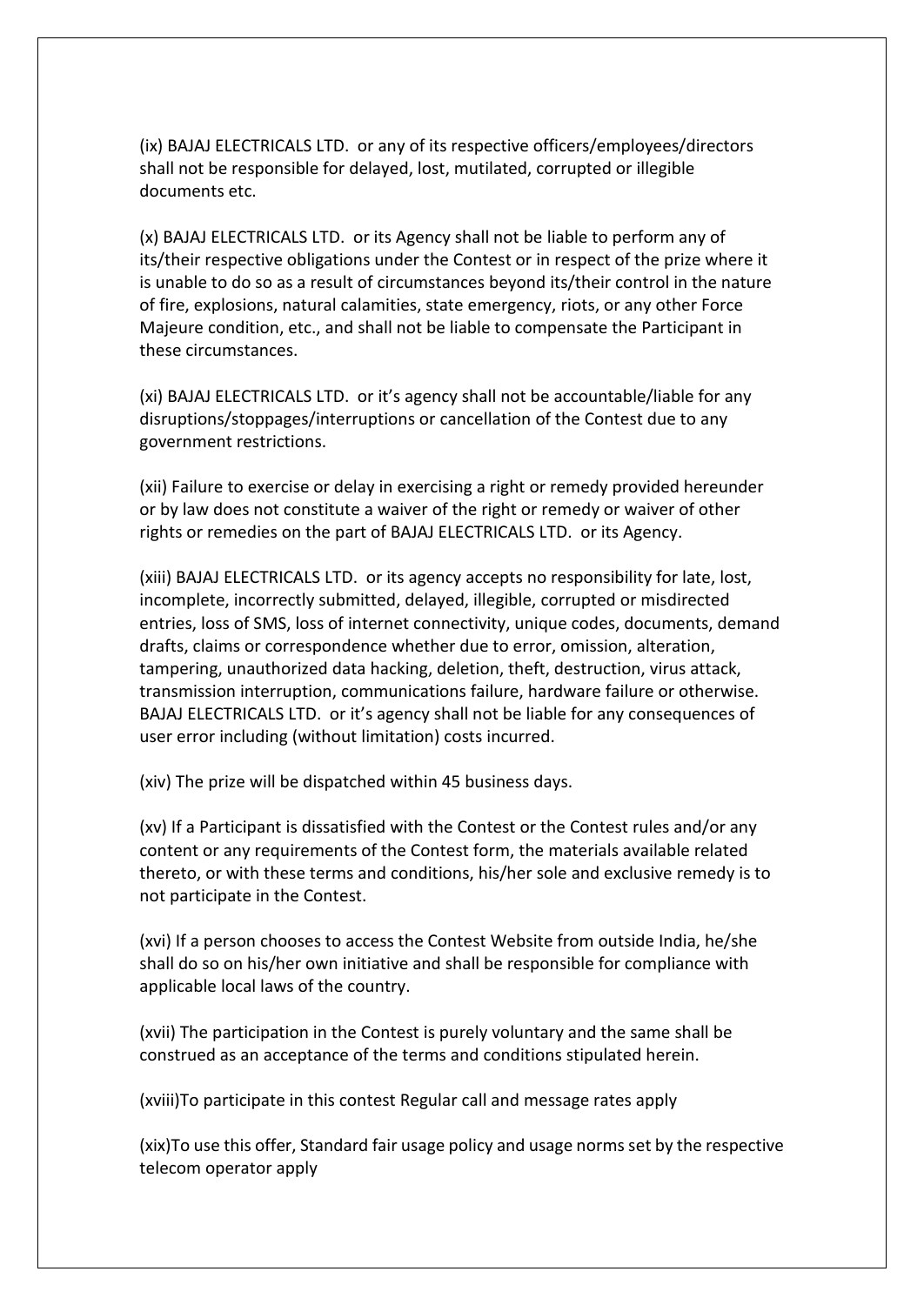(xx)The Contest is subject to the guidelines/directions issued by the Telecom Regulatory Authority of India, Department of Telecommunications, and any governmental or statutory authority as may be applicable from time to time.

(xxi)The Offer is subject to the guidelines/directions issued by the Telecom Regulatory Authority of India, Department of Telecommunications, and any governmental or statutory authority as may be applicable from time to time.

12. Release and Limitations of Liability:

(i) BAJAJ ELECTRICALS LTD. and the agency shall under no circumstances be liable, whether jointly or severally, for any loss or damage suffered or sustained (including but not limited to consequential loss), including for personal injury or property damage suffered or sustained, as a result of acceptance of any prize.

(ii) By entering the Contest, the Participant hereby releases from and agrees to indemnify BAJAJ ELECTRICALS LTD., and/ or any of its respective officers/employees from and against all liability, cost, loss or expense arising out of acceptance of the prize or participation in the Contest including (but not limited to) personal injury and damage to property and whether direct, indirect, consequential, foreseeable, due to some negligent act or omission, or otherwise.

(iii) BAJAJ ELECTRICALS LTD. and the agency accept no liability, whether jointly or severally, for any errors or omissions, whether on behalf of itself, Agency or third parties in relation to the prizes.

(iv) The Participant shall be solely responsible for any consequences which may arise due to his/her participation in the Contest by conducting an illegal act. Participant also undertakes to indemnify BAJAJ ELECTRICALS LTD. and/or the Agency and their respective officers, directors, employees and agents on the happening of such an event (including without limitation cost of attorney, legal charges etc.) on full indemnity basis for any loss/damage suffered by BAJAJ ELECTRICALS LTD. or the Agency on account of such act on the part of the Participant.

(v) In consideration of BAJAJ ELECTRICALS LTD. allowing the Participant/s to take part in the Contest, to the maximum extent permitted by law, the Participant/s waive and release each and every right or claim, all actions, causes of actions (present or future) each of them has or may have against BAJAJ ELECTRICALS LTD. , its respective agents, directors, officers, business associates, group companies, sponsors, employees, or representatives for all and any injuries, accidents, or mishaps (whether known or unknown) or (whether anticipated or unanticipated) arising out of the Contest or related to the Contest or the prize of the Contest.